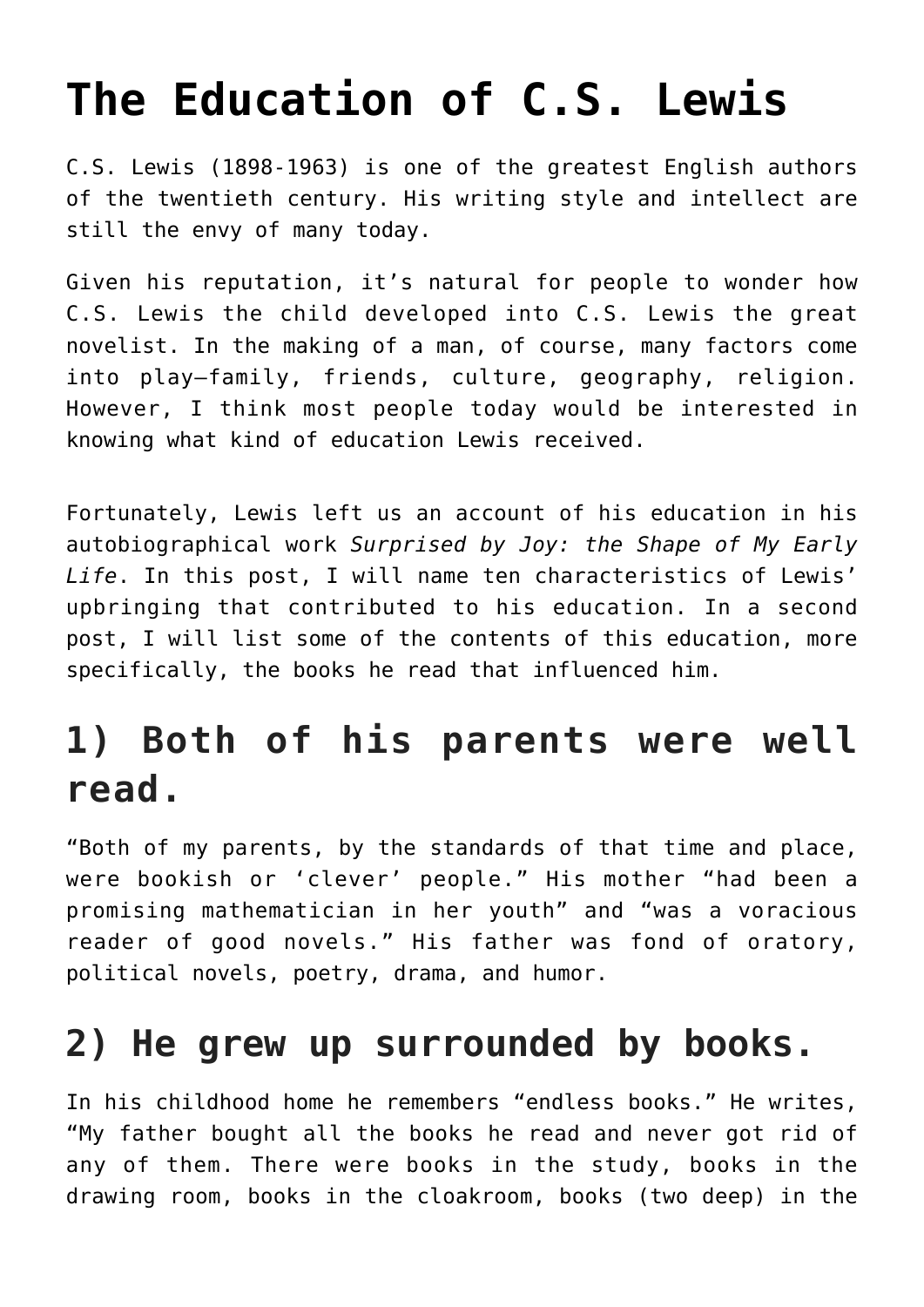great bookcase on the landing, books in a bedroom, books piled high as my should in the cistern attic, books of all kinds reflecting every stage of my parents' interest, books readable and unreadable, books suitable for a child and books most emphatically not."

## **3) He began learning French and Latin at age seven.**

"[B]efore her death [she] was able to start me both in French and Latin." As a result of this early training, Lewis consistently outshone his peers in Latin during his school years.

## **4) He spent his leisurely time in reading, writing, and drawing.**

By the time he was seven, Lewis writes, "I had now learned both to read and to write; I had a dozen things to do." He says that he was driven to write by a "manual clumsiness" (he only had one joint in the thumb) that caused him to be unable to make anything. He "staked out a claim to one of the attics and made it 'my study.'" There he "kept [his] pen and inkpot and writing books and paintbox," and began writing and illustrating his first stories. His frequent reading, in addition to conversing primarily with adults, contributed to his possession of a large vocabulary at an early age.

#### **5) He read good literature.**

Both through his parents' influence and his own private taste, he primarily read respected authors. He had no pretensions about this until he was a teenager, as he had never dreamed that reading these authors "was a thing to be proud of."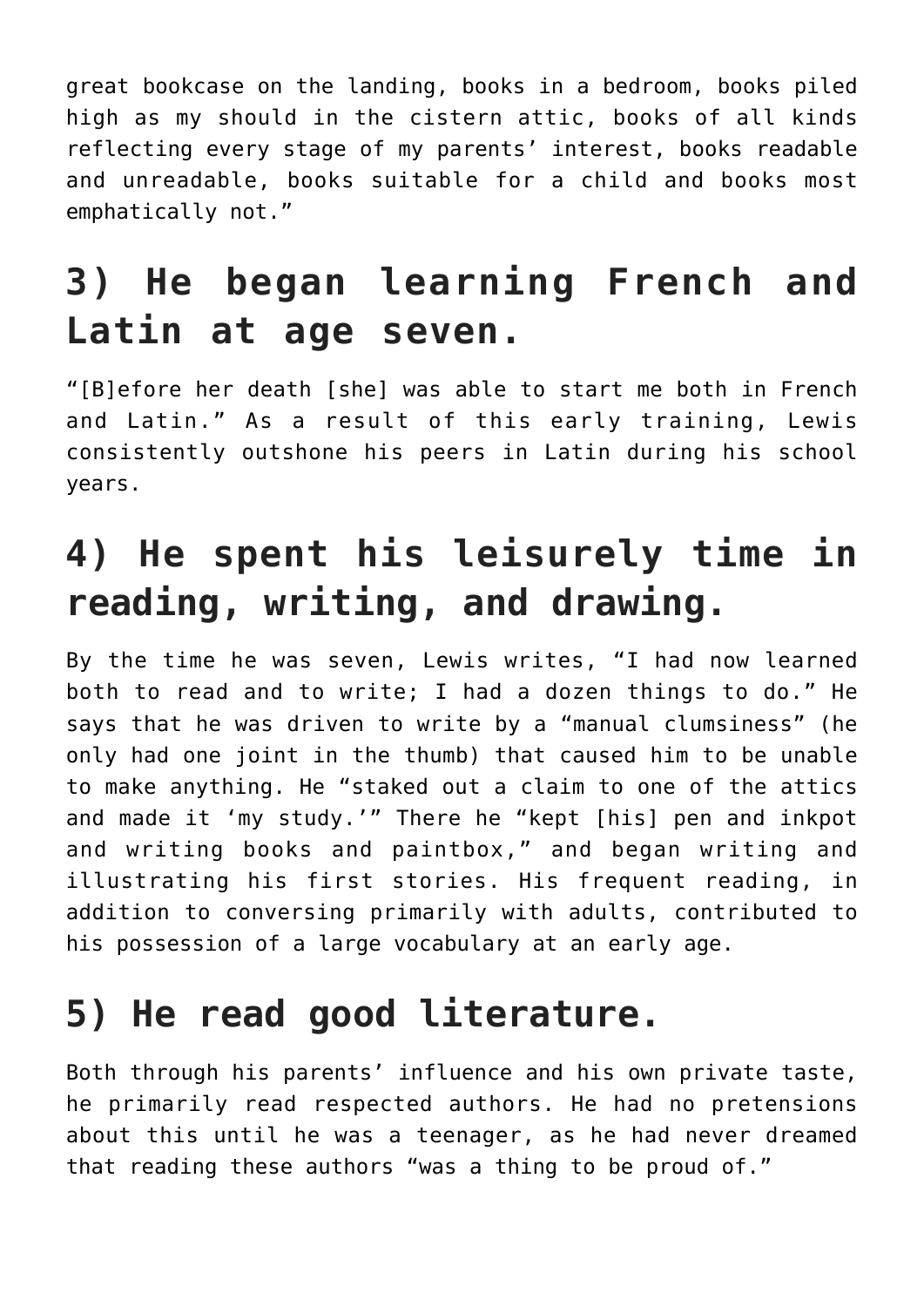## **6) He did not begin formal schooling until he was nine.**

#### **7) For the most part, he had good teachers.**

"Except for Oldie [his teacher from age 9-11], I have always been blessed both in my official and my unofficial teachers."

## **8) Between 13 and 15 he attended the Cherbourg House preparatory school and Malvern College.**

"Here indeed my education really began," writes Lewis. During this time, of his own accord, he "became knowledgeable" in mythology. He "rapidly found [his] feet in Latin and English." He studied Greek, Latin, and literature from a teacher ("Smewgy") who could both "enchant" and "analyze," and taught him to "[taste] the classics as poetry."

#### **9) He studied fewer subjects and learned them well.**

"In those days a boy on the classical side officially did almost nothing but classics. I think this was wise; the greatest service we can do to education today is to teach fewer subjects. No one has time to do more than a very few things well before he is twenty, and when we force a boy to be a mediocrity in a dozen subjects we destroy his standards, perhaps for life."

#### 10) He left school at age fifteen to be privately tutored.